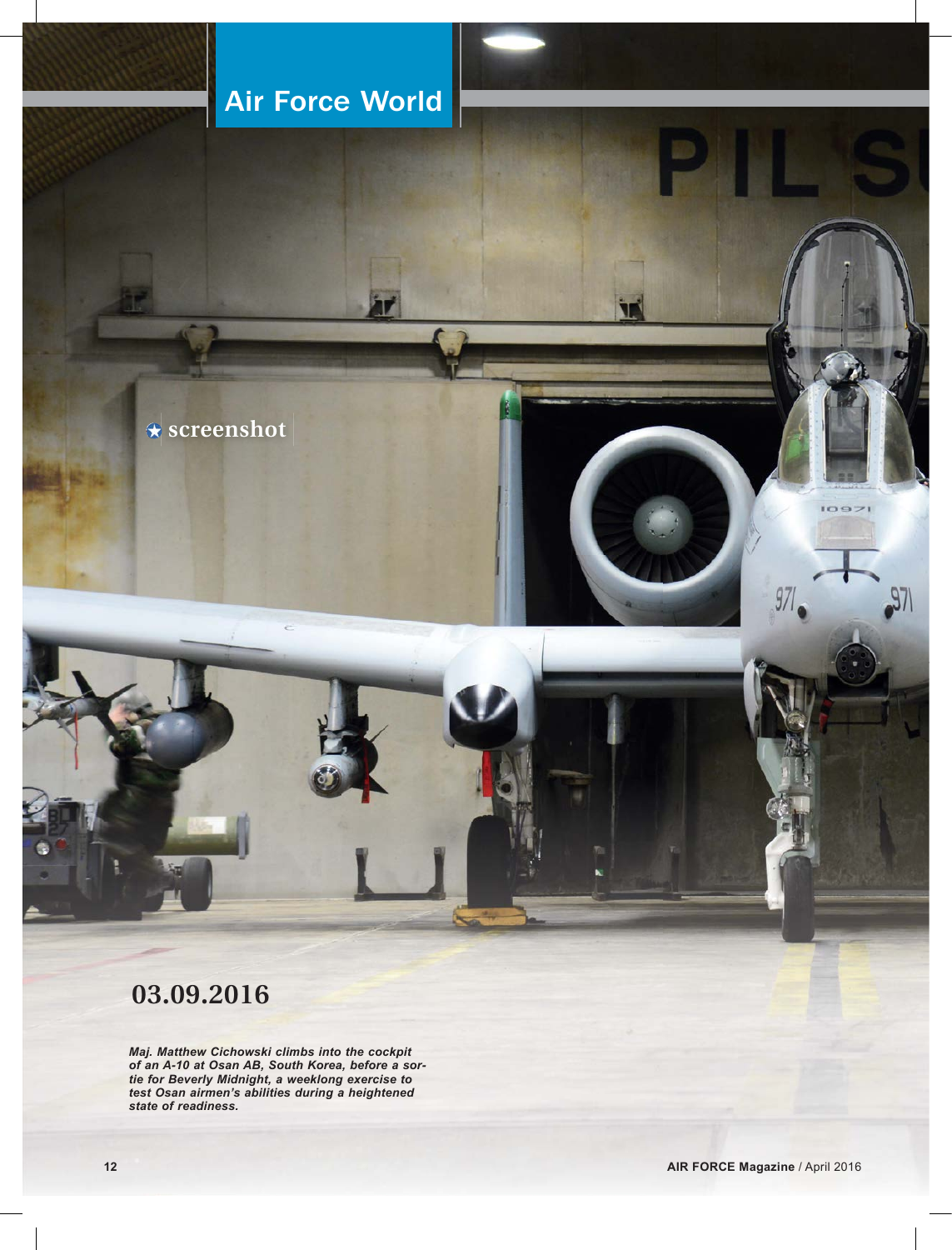

### **Second Pegasus Takes Flight**

The second KC-46A completed its first flight on March 2, taking off from Paine Field, Wash., and landing near Seattle. "Adding a second tanker to the flight test program is very important as we move into the next phase of testing," said Col. John Newberry, USAF KC-46 system program manager, in a Boeing news release.

The second KC-46A initially will be used to test mission system avionics and exterior lighting, said Newberry, but it will eventually "share the air refueling effort with the first KC-46," which already has demonstrated it can refuel a

Navy F/A-18C and a USAF F-16C. Overall, the KC-46 must demonstrate it can refuel 18 different aircraft, states the release. EMD-1, a 767-2C test aircraft, completed its first flight in December 2014 and has flown more than 260 flight test hours as of March 3.

The program's first KC-46A tanker has completed more than 180 flight test hours since its maiden flight in September 2015.

In another milestone, the Air Force's first KC-46A on Feb. 13 was refueled for the first time by a KC-10 flying over Washington state, as part of the aircraft's Milestone C process, according to Boeing.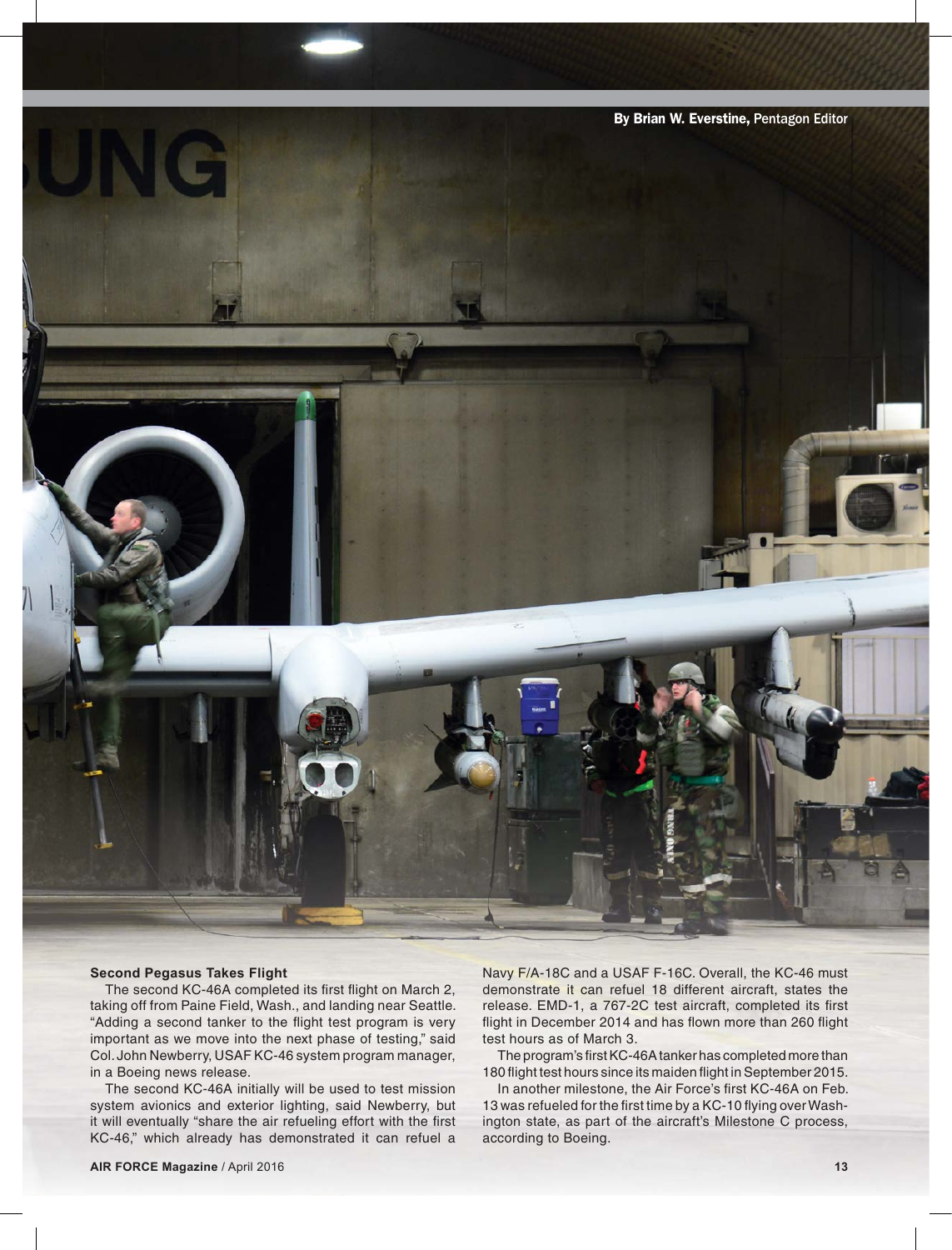Vasse

*My, How Things Change: An F-22 Raptor flies in formation with three F-86 Sabres during the 2016 Heritage Flight Training and Certification Course at Davis-Monthan AFB, Ariz. The course certifies civilian pilots to fly historic military airplanes and USAF pilots to fly in formation together during the air show season. Managed by the Air Force Heritage Flight Foundation, the performances feature modern combat aircraft flying alongside World War II, Korea, and Vietnam-era aircraft as a living memorial to airmen past and present.*

### **Robinson Tapped For NORAD**

Defense Secretary Ashton B. Carter announced March 18 that Gen. Lori J. Robinson will be nominated to serve as the next commander of US Northern Command and North American Aerospace Defense Command. If confirmed, she will become the first woman to head a US combatant command. Robinson, who currently serves as commander of Pacific Air Forces, would replace Adm. Bill Gortney, who has led the command since December 2014. Carter said Robinson "has very deep operational experience" and is now "running air forces in the Pacific, which is a very challenging place for the Air Force and a very intense operational tempo." In a statement, Carter said Robinson "has served our military with distinction and has been a pioneer and trailblazer from her first days as an officer."

### **Raptors Mean Business**

F-22s executed a display of force over South Korea on Feb. 17 in response to recent North Korean provocations, Pacific Air Forces announced.

The four F-22s from JB Elmendorf-

Richardson, Alaska, redeployed to Osan AB, South Korea, from a regular training rotation to Japan. The jets were joined in formation by Republic of Korea Air Force F-15Ks and resident USAF F-16s.

"The combined nature of this flyover highlighted the high level of integration and interoperability between our two air forces, developed through decades of combined training," noted Osan's 36th Fighter Squadron commander, Lt. Col. Nicholas Evans.

A B-52 conducted a similar flyby following North Korea's detonation of a nuclear device in January, and the formation repeated the gesture after the country's ballistic missile test earlier in the month.

### **USAF To Test Integrated Wing**

The Air Force will test a new Total Force organizational construct called the Integrated Wing, or I-Wing, later this year, Air Force Secretary Deborah Lee James told the Senate Appropriations Committee's defense panel on Feb. 10. The I-Wing, to be located at Seymour Johnson AFB, N.C., is "designed to leverage the strengths of each component,

reduce organizational redundancy, and meet mission demands more efficiently," James said.

The first I-Wing will be the Air Force Reserve's 916th Air Refueling Wing, but if the organizational construct is effective, the Air Force will "look to apply it more broadly in the future," James said. The concept evolved from the National Commission on the Structure of the Air Force review and is expected to reach initial operational capability in Fiscal 2017, according to a release.

"We are excited about this opportunity to test our highly successful active association at the 916th with a new Integrated Wing model," said Lt. Gen. James F. Jackson, the chief of Air Force Reserve. "This pilot program will determine whether additional synergies can be garnered at this unit during the test and whether any lessons learned are repeatable at other locations in the Air Force."

### **The Mechanics of It All**

To fill the ranks of F-35 maintainers, the Air Force will draw 1,100 airmen from the A-10, F-16, and C-130 fleets,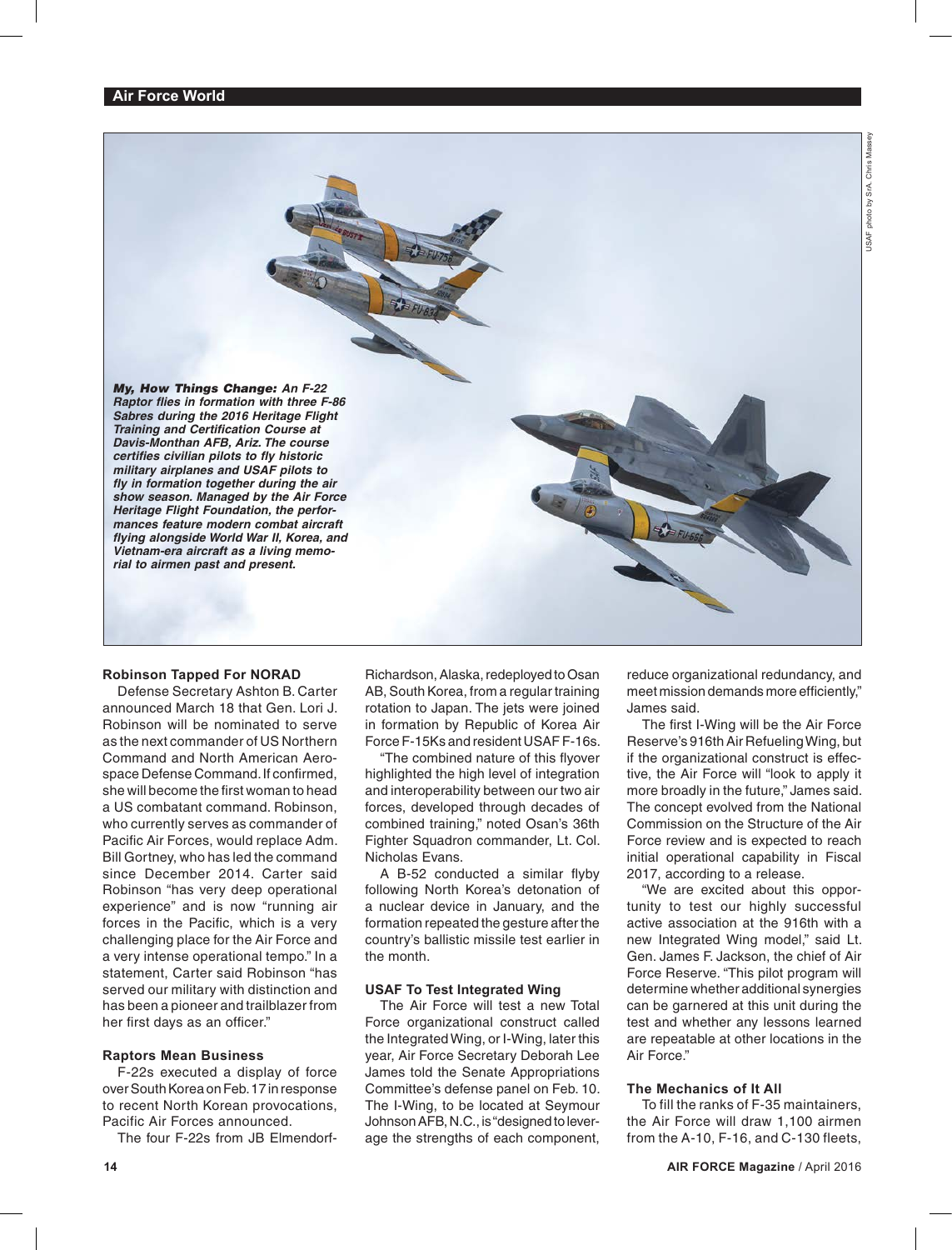the service said in a news release.

The positions will be backfilled by contractor personnel. Lt. Gen. John B. Cooper, the Air Forwce's deputy chief of staff for logistics, engineering, and force protection, told the House Armed Services Readiness subcommittee on Feb. 12 that the service is 4,000 maintenance airmen short, and the deficit continues to grow because the Air Force is bringing in two F-35s each month, each requiring 20 maintainers.

"We have the force structure that we're not able to divest, and we're growing F-35s," he said, referencing legacy aircraft that are being maintained for the fight against ISIS and which Congress in some cases has barred the Air Force from retiring.

Besides asking for more maintenance billets in the Fiscal 2017 budget, USAF said it will use re-enlistment bonuses to retain maintainers, invite separated personnel to return to Active Duty, and other measures, including "allowing high year of tenure extensions."

### **The Rebalance Is Partnerships**

The rebalance to the Pacific can be measured in partnerships, Pacific Air Forces Commander Gen. Lori J. Robinson told *Air Force Magazine* at AFA's Air Warfare Symposium in Orlando, Fla., in February. "Sometimes people

### **Broncos In and Out of War**

A pair of OV-10 Broncos recently returned from a combat proof-of-concept deployment to the US Central Command area of operations. Congress provided funding to "test the use of a small aircraft" for counterinsurgency and close air support, Air Force Special Operations Command boss Lt. Gen. Bradley A. Heithold told *Air Force Magazine* at AFA's Air Warfare Symposium in Orlando, Fla., in February.

The aircraft were upgraded to OV-10G standards with new engines and propellers for earlier counternarcotic operations in Colombia, and the Navy added improved electro-optical/infrared sensors, a modern self-defensive suite, and provisions for precision guided weapons for the trials. US Special Operations Command pilots and support personnel operated the aircraft in theater, and there's been "some discussion" about AFSOC absorbing the aircraft for "joint terminal attack controller training and things like that," said Heithold, but "at this point, I'm not inclined to do that" due to the cost of maintaining such a small fleet. AFSOC has "some utility" for a light counterinsurgency/close air support aircraft for certain missions, but can't truly afford to "keep these capabilities on just because somebody might want it," he said.

The extended user evaluation builds on previous efforts with a modified A-29 Super Tucano in Afghanistan, and the results are due to be briefed back to the Joint Chiefs of Staff later this year.

The OV-10s returned to Pope Field, N.C., and will go "back to NASA" if neither AFSOC nor a joint service partner decides to retain them.

*—Aaron M. U. Church*

measure [the rebalance] in stuff," she said. "I don't measure it in stuff. I measure it in … how our partnerships have grown throughout the region."

Robinson said the US presence across the Pacific "enables partnerships" that in turn "allow peace and stability in the region." PACAF has sent F-22 Raptors

from Alaska to Yokota AB, Japan, and then to Okinawa for a training exercise, in addition to sending two Raptors to Singapore for the country's air show.

The command also supports the continuous bomber presence in Guam, sent bombers from Guam to Australia for a training exercise with the Aussies, and

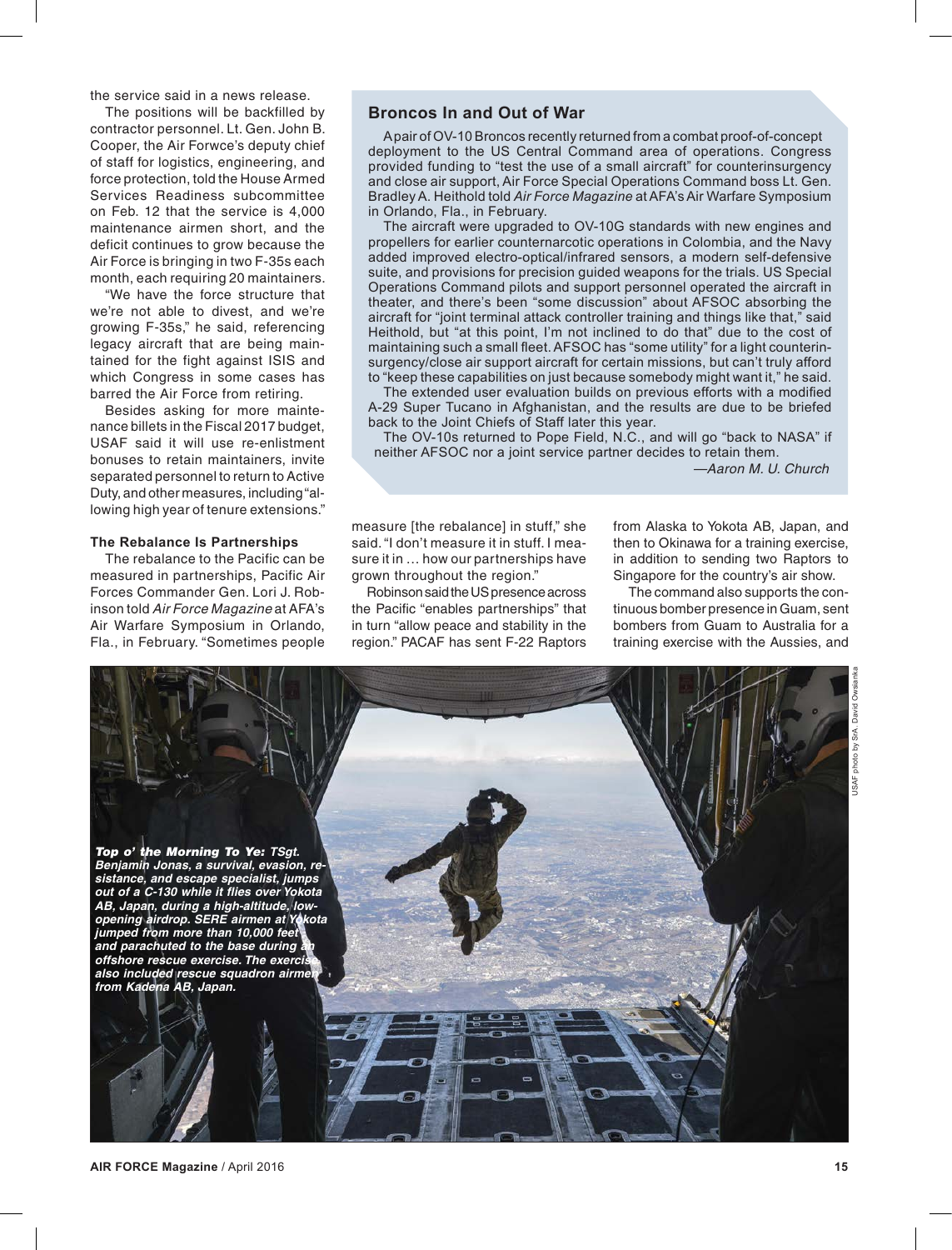### **Air Force World**

just completed the multinational Exercise Cope North. "The engagements we have had over time with the different countries has been phenomenal," she said.

### **Right Supplies, Right Place**

Pacific Air Forces is looking for ways to pre-position additional supplies and equipment throughout its area of responsibility so the materiel is ready when needed, PACAF Commander Gen. Lori J. Robinson told *Air Force Magazine*  at AFA's Air Warfare Symposium in Orlando, Fla., in February. While such pre-positioning plans are not nearly as specific as those outlined in the European Reassurance Initiative, the Pacific AOR covers more than half of the globe and the vast majority of the surface area is water.

Robinson said if she looks at the places the US has air bases, and the other places USAF could go but does not have air bases, these represent a small area but still pose difficult logistical problems. It is especially important to have essential supplies in place for humanitarian assistance and disaster relief missions, Robinson said.

PACAF must have "the right supply at the right place for the right reason," she said.

### **Exercise Tests David's Sling**

The massive Juniper Cobra 2016 exercise, a US-Israel air defense drill, concluded March 3. The drill ended just two days after Israel's Defense

### **Space for New Leadership**

The Air Force will increasingly draw its top leaders from career fields other than pilots, Air Force Chief of Staff Gen. Mark A. Welsh III said in February at AFA's Air Warfare Symposium in Orlando, Fla. During a panel discussion with most of USAF's heads of major commands, Welsh said the reason pilots have had the most top leadership jobs in USAF is that they've been "at the front end" of the operational force—"which is part of a larger force, a joint force."

Recently, though, Welsh said, "the space community started having a major impact in that battlespace," as have the cyber, remotely piloted aircraft, and intelligence communities.

"I think we're going to find that will change the makeup of Air Force leadership over time," Welsh said, "because people now understand the full effect of everything the Air Force brings to the fight. I think there's a natural progression already happening.

Welsh said "the trick" for the Air Force "is making sure that whoever is considered for senior-level positions … is fully conversant in Air Force operations across the full spectrum of operations." That means cyber and space operators will have to learn how the aviation world works, and vice versa.

"We now have a space and cyber force that is moving into" senior operating positions, and "they're going to have to learn what all our other folks do," perhaps akin to the way the Navy integrates surface, submarine, and aviation officers in a unified leadership corps.

USAF has "a huge education issue facing us," as the service moves toward "growing general officers who are competent at speaking across that complete range of topics."

Welsh then asked Air Force Space Command chief Gen. John E. Hyten—and only Hyten—to comment further. Hyten noted that Lt. Gen. John W. "Jay" Raymond, a career missile and space manager, is USAF's deputy chief of staff for operations.

"He's a space guy," Hyten pointed out. "Why is he the director of operations? Because he's our best operator. It's really that simple."

Hyten said that when he started out more than 30 years ago, he never expected that "a space guy" could be the director of operations for USAF. "It's impossible. Can't happen," he said, noting that many junior officers in space and nonrated fields feel the same way now.

"But as you become a multidomain Air Force, it's essential that we integrate the domains and put the best operators in the best positions," Hyten asserted. *—John A. Tirpak*



Ministry announced it would be enhancing the capabilities of David's Sling, a system designed to handle Russian- and Iranian-grade missiles, which are notably more advanced than the homemade rockets that Hamas and Hezbollah are known to utilize in engaging Israel, according to the *Washington Post.*

The drill was the first of its kind to include David's Sling, which is expected to come fully online during 2016, and also the first such drill involving six different air defense systems (Aegis, THAAD, Patriot, Arrow 3, David's Sling,

*Flash Boom: A1C Sean Carnes, a 1st Combat Camera Squadron photojournalist, fires an M4 carbine rifle during tactics training for Scorpion Lens 2016. The exercise includes both advanced weapons training and photography and videography training in combat situations.*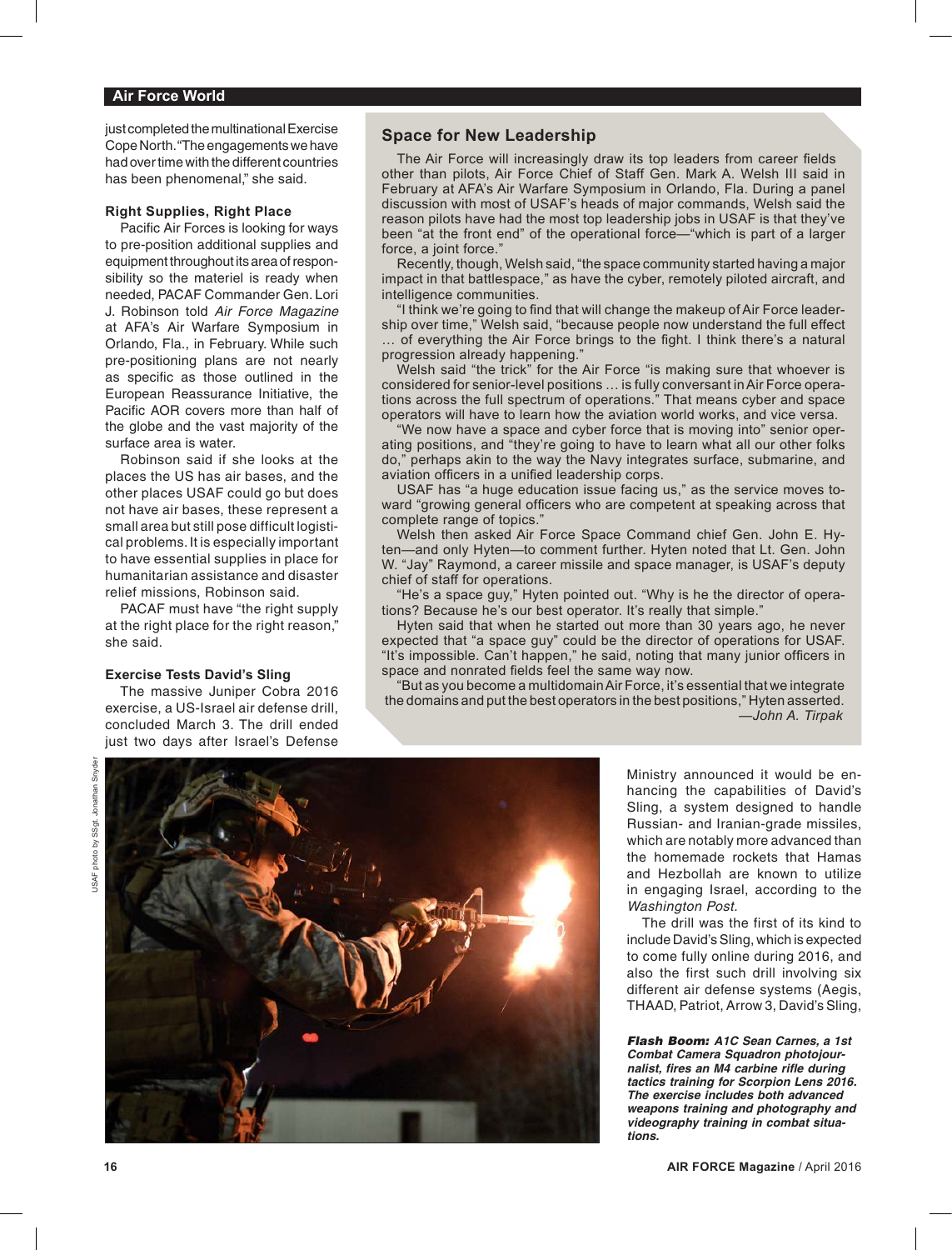## **The War on Terrorism**

### **US Central Command Operations: Freedom's Sentinel and Inherent Resolve**

### **Casualties**

As of March 21, 22 Americans had died in Operation Freedom's Sentinel, the mission in Afghanistan, and 15 Americans had died in Operation Inherent Resolve, the mission in Iraq and Syria.

The total includes 35 troops and two Department of Defense civilians. Of these deaths, 14 were killed in action with the enemy while 23 died in noncombat incidents.

There have been 99 troops wounded in action during OFS and five in OIR.

### **Relying on the Raptors**

The US continues to send F-22 Raptors in on strike packages throughout Iraq and Syria, Air Forces Central Command boss Lt. Gen. Charles Q. Brown Jr. said Feb. 18. The fifth generation aircraft has constantly been deployed to support Operation Inherent Resolve in Iraq and Syria since the F-22 made its combat debut in September 2014.

The jet has not only conducted air strikes, it has helped to coordinate targets with other aircraft and it repeatedly reroles in flight to assist other missions, such as surveillance and command and control, said Brown. Early in the war, the jet served so well the coalition stopped sending strike packages into certain areas without an F-22 escort, Gen. Herbert J. "Hawk" Carlisle said in September.

### **Winged Answer to Prayer**

A tanker crew saved an F-16 pilot from ejecting over ISIS-held territory during a recent strike sortie, officials revealed. The 384th Air Refueling Squadron KC-135 crew—deployed to Al Udeid AB, Qatar, from McConnell AFB, Kan.—broke off refueling a pair of A-10s to respond to the inflight emergency last year. "The lead F-16 came up first and then had a pressure disconnect after about 500 pounds of fuel. We were expecting to offload about 2,500 pounds," 384th ARS pilot Capt. Nathanial Beer said in a press release Feb. 9.

The F-16 pilot attempted to troubleshoot the problem after a second refueling attempt failed. He deduced that roughly 80 percent of the fighter's onboard fuel was trapped in the wing and external tanks and couldn't be transferred to the F-16's reservoir tanks and onward to the engine. The fighter could only take on 15 minutes of usable fuel at a time, so the KC-135 crew escorted the crippled jet, refueling at intervals all the way to a safe landing back in friendly territory.

### **Chocked Up to Selfless Service**

Several maintainers were recognized recently for saving the aircrew of an F-15E Strike Eagle that caught fire shortly after landing at Bagram Airfield, Afghanistan, last year. The aircraft—deployed from Mountain Home AFB, Idaho—suffered a hydraulic leak that ignited on contact with its brakes as it taxied to its parking spot after a Dec. 2, 2015, night sortie.

"As soon as I looked back there was a ball of fire under the jet so I ran over," 380th Expeditionary Aircraft Maintenance Squadron weapons troop SrA. Nash Camden said in a news release. Camden extinguished the initial fire, but it reignited when the pilot used the parking brake in an effort to stop the damaged jet.

When the crew shut the engine down, the aircraft, armed with 3,000 pounds of weaponry, began rolling backward. The maintainers ran ladders to the jet to allow the crew to escape, braving the possibility the jet's tires could explode. The maintainers then repeatedly threw chocks behind the aircraft to slow, and eventually stop, it.

TSgt. Kyle Martin, Camden, SrA. Blake Destasio, and SrA. Matthew Mayo were awarded the Air Force Commendation Medal and Air Force Central Command's ground safety award for their actions in a Feb. 16 ceremony.

and the Iron Dome) in a single simulation, reported the *Jerusalem Post.*

### **A Lightning First**

A combat-coded F-35A assigned to Hill AFB, Utah, dropped a GBU-12 laser guided bomb over the Utah Test and Training Range on Feb. 25, marking another first on the way to initial operational capability for the Air Force variant of the strike fighter.

The F-35A had previously only ever dropped weapons in a virtual testing environment. "This is significant because we're building the confidence of our pilots by actually dropping something off the airplane instead of simulating weapon employment," said Lt. Col. George Watkins, commander of the 34th Fighter Squadron, in a news release.

F-35 pilots at Hill will begin flying in the

four-ship formation—the standard combat configuration—as early as March, according to the release.

### **Space Rules of Engagement**

Duty flag officers, 66 less than the maximum allowed **277**

The Air Force needs international norms of behavior in space, and the US must define what those are across the world, Air Force Space Command Commander Gen. John E. Hyten said Feb. 25 at AFA's Air Warfare Symposium in Orlando, Fla.

"We've done that in every other domain we operate in," Hyten said. Those norms are important, he said, because it is hard to develop rules of engagement without international norms. "As we walk into this contested

## By the Numbers

Total general officers in the Air Force, a number that has largely stayed the same in the past 40 years. The Air Force has 12 four-star generals. In December 2015, the Defense Department had 896 total Active by a 2011 Defense Department efficiency initiative.